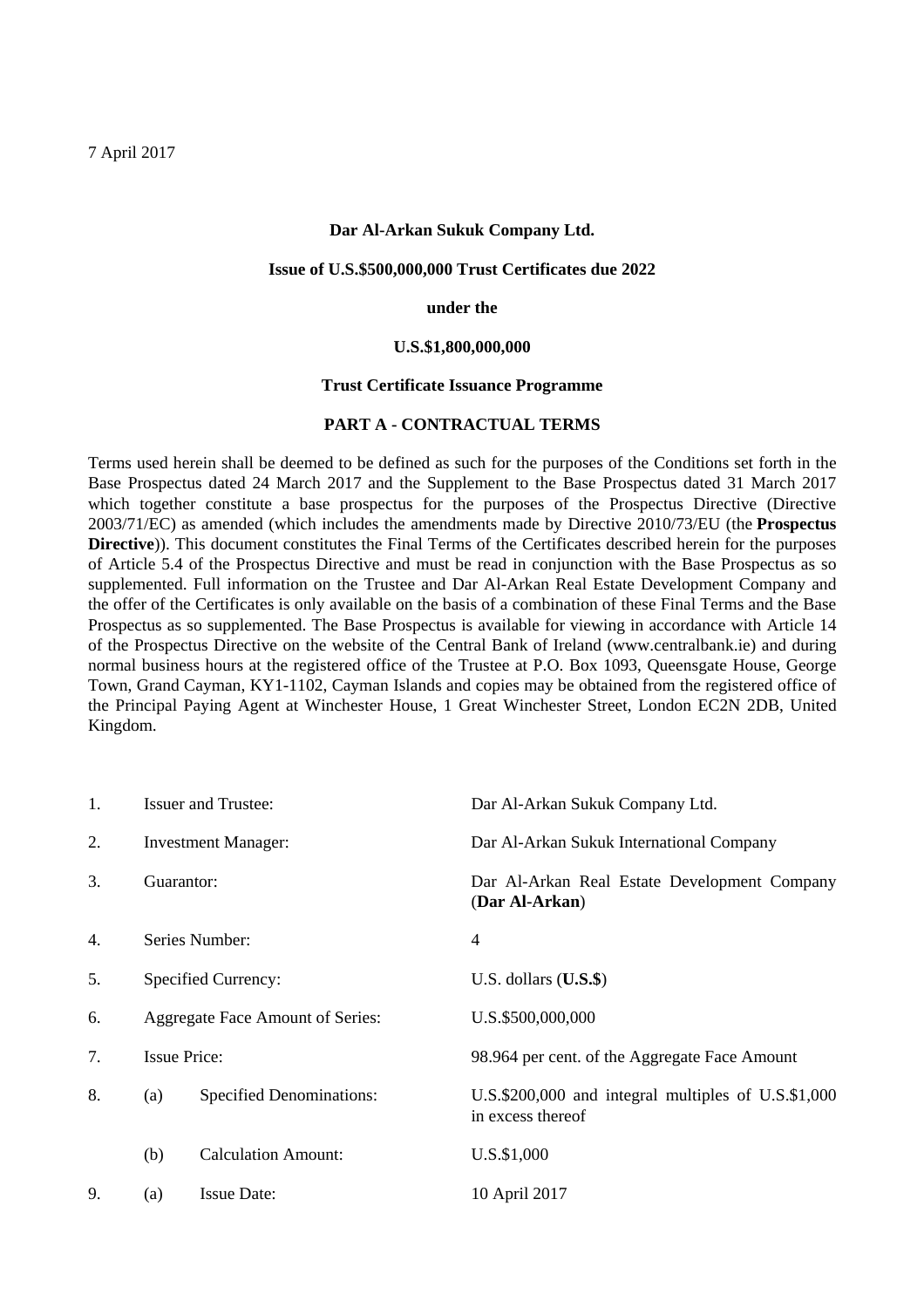|                                                       | (b)                                            | Return<br>Date: | Accrual                | Commencement                   | <b>Issue Date</b>                                                                                                                                            |  |  |
|-------------------------------------------------------|------------------------------------------------|-----------------|------------------------|--------------------------------|--------------------------------------------------------------------------------------------------------------------------------------------------------------|--|--|
| 10.                                                   | <b>Scheduled Dissolution Date:</b>             |                 |                        |                                | 10 April 2022                                                                                                                                                |  |  |
| 11.                                                   | Periodic Distribution Amount Basis:            |                 |                        |                                | 6.875 per cent. Fixed Periodic Distribution Amount<br>(see paragraph 16 below)                                                                               |  |  |
| 12.                                                   | <b>Dissolution Basis:</b>                      |                 |                        |                                | Dissolution at par                                                                                                                                           |  |  |
| 13.                                                   | Change of Periodic Distribution Basis:         |                 |                        |                                | Not Applicable                                                                                                                                               |  |  |
| 14.                                                   | Put/Call Options:                              |                 |                        |                                | Not Applicable                                                                                                                                               |  |  |
| 15.                                                   | Status:                                        |                 |                        |                                | Unsubordinated                                                                                                                                               |  |  |
| PROVISIONS RELATING TO PERIODIC DISTRIBUTIONS PAYABLE |                                                |                 |                        |                                |                                                                                                                                                              |  |  |
| 16.                                                   | <b>Fixed Periodic Distribution Provisions:</b> |                 |                        | Applicable                     |                                                                                                                                                              |  |  |
|                                                       | (a)                                            | Rate:           |                        |                                | 6.875 per cent. per annum payable semi-annually in<br>arrear                                                                                                 |  |  |
|                                                       | (b)                                            |                 |                        | Periodic Distribution Date(s): | 10 April and 10 October in each year up to and<br>including the Scheduled Dissolution Date. The first<br>Periodic Distribution Date shall be 10 October 2017 |  |  |
|                                                       | (c)                                            |                 | Fixed Amount(s):       |                                | U.S.\$34.38 per Calculation Amount                                                                                                                           |  |  |
|                                                       | (d)                                            |                 | Broken Amount(s):      |                                | Not Applicable                                                                                                                                               |  |  |
|                                                       | (e)                                            |                 | Day Count Fraction:    |                                | 30/360                                                                                                                                                       |  |  |
|                                                       | (f)                                            |                 | Determination Date(s): |                                | Not Applicable                                                                                                                                               |  |  |
| 17.                                                   | Floating Periodic Distribution Provisions:     |                 |                        | Not Applicable                 |                                                                                                                                                              |  |  |
| PROVISIONS RELATING TO REPURCHASES AND DISSOLUTION    |                                                |                 |                        |                                |                                                                                                                                                              |  |  |
| 18.                                                   | Early Dissolution (Trustee Call):              |                 |                        |                                | Not Applicable                                                                                                                                               |  |  |
| 19.                                                   | Certificateholder Put Option:                  |                 |                        | Not Applicable                 |                                                                                                                                                              |  |  |
| 20.                                                   | <b>Change of Control Repurchase Amount:</b>    |                 |                        |                                | 100 per cent. of the face amount of the Certificates                                                                                                         |  |  |
| 21.                                                   | <b>Final Dissolution Amount:</b>               |                 |                        |                                | U.S.\$1,000 per Calculation Amount                                                                                                                           |  |  |
| 22.                                                   | Early Dissolution Amount (Tax):                |                 |                        |                                | U.S.\$1,000 per Calculation Amount                                                                                                                           |  |  |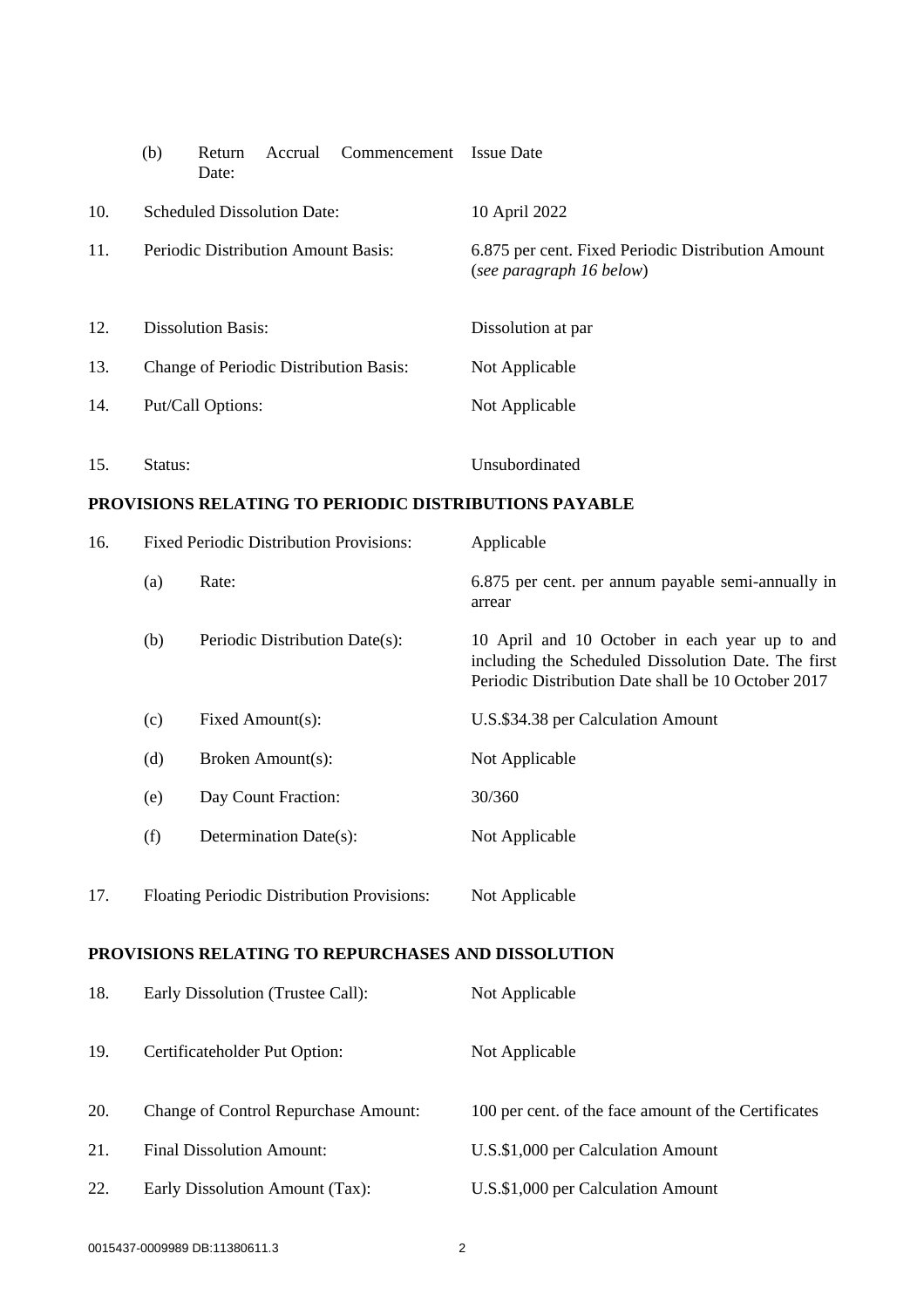23. Dissolution Amount pursuant to Condition 14:

U.S.\$1,000 per Calculation Amount

# **GENERAL PROVISIONS APPLICABLE TO THE CERTIFICATES**

| 24.           | Form of Certificates:                                                                                                                                                                                                                                                                                                                                                                                                        | Global Certificate exchangeable for Certificates in |
|---------------|------------------------------------------------------------------------------------------------------------------------------------------------------------------------------------------------------------------------------------------------------------------------------------------------------------------------------------------------------------------------------------------------------------------------------|-----------------------------------------------------|
|               |                                                                                                                                                                                                                                                                                                                                                                                                                              | definitive registered form in the limited           |
|               |                                                                                                                                                                                                                                                                                                                                                                                                                              | circumstances specified in the Global Certificate   |
| $\sim$ $\sim$ | $\mathbf{A} = \mathbf{A} + \mathbf{A} + \mathbf{A} + \mathbf{A} + \mathbf{A} + \mathbf{A} + \mathbf{A} + \mathbf{A} + \mathbf{A} + \mathbf{A} + \mathbf{A} + \mathbf{A} + \mathbf{A} + \mathbf{A} + \mathbf{A} + \mathbf{A} + \mathbf{A} + \mathbf{A} + \mathbf{A} + \mathbf{A} + \mathbf{A} + \mathbf{A} + \mathbf{A} + \mathbf{A} + \mathbf{A} + \mathbf{A} + \mathbf{A} + \mathbf{A} + \mathbf{A} + \mathbf{A} + \mathbf$ | <b>TT:</b> A 11 11                                  |

25. Additional Financial Centres: Not Applicable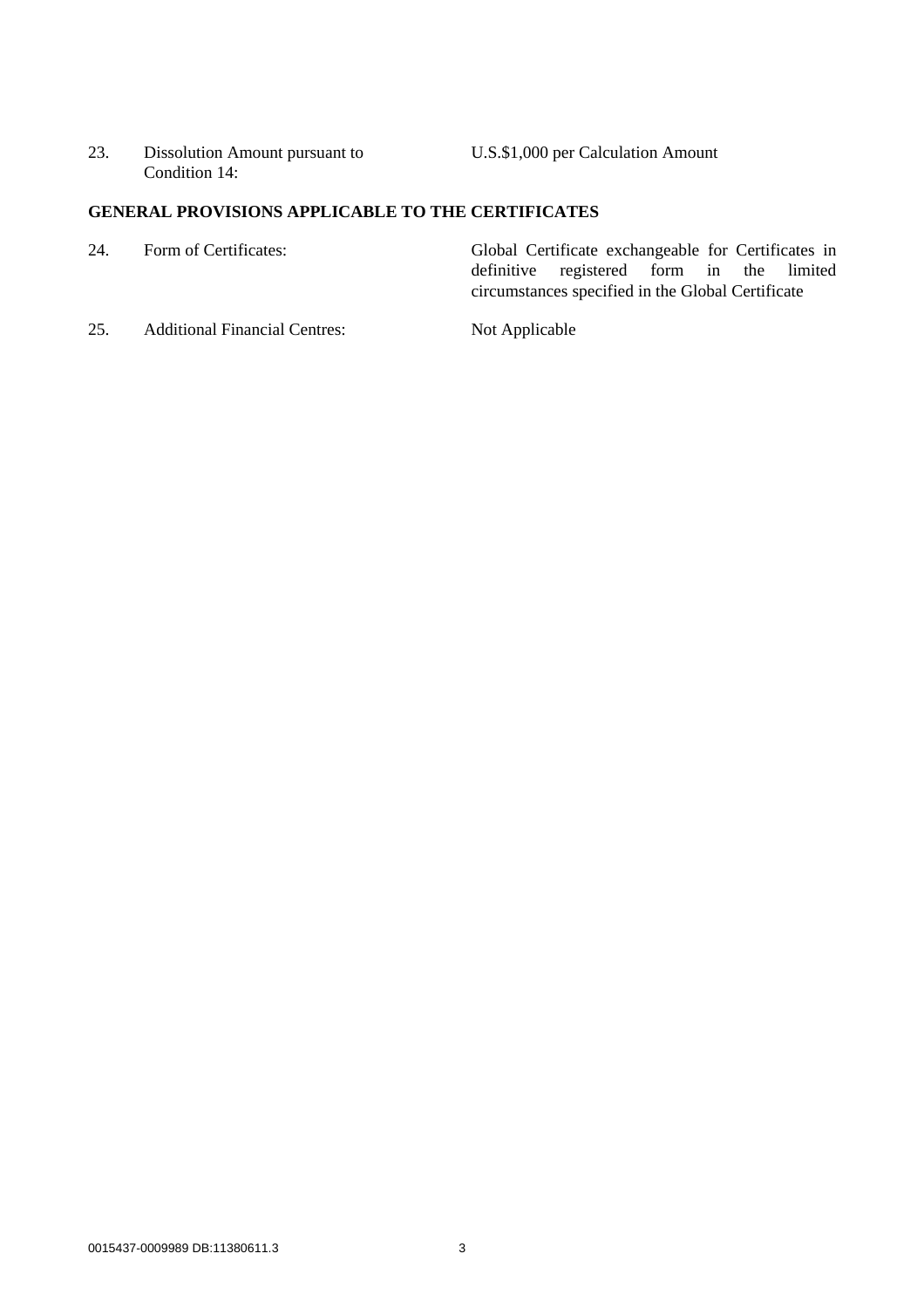# **RESPONSIBILITY**

Each of the Trustee and Dar Al-Arkan accepts responsibility for the information contained in these Final Terms.

Signed on behalf of

DAR AL-ARKAN SUKUK COMPANY LTD. Cleveland Stewart Director By:  $\ldots$ . . . . . . . . . . . .

Duly authorised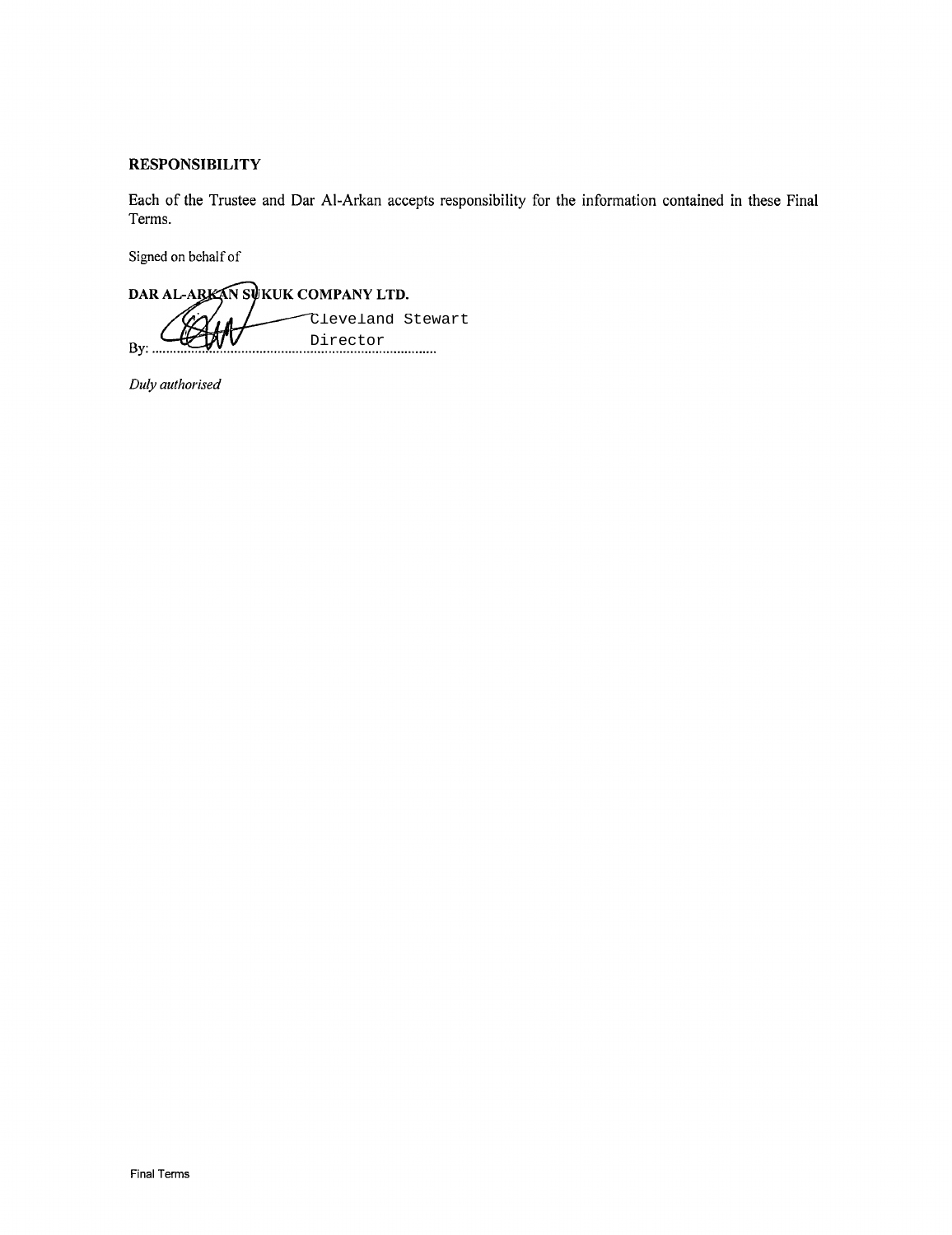DAR AL-ARKAN REAL ESTATE DEVELOPMENT COMPANY

By:  $\sim$ Duly authorised

 $\bar{\mathbf{r}}$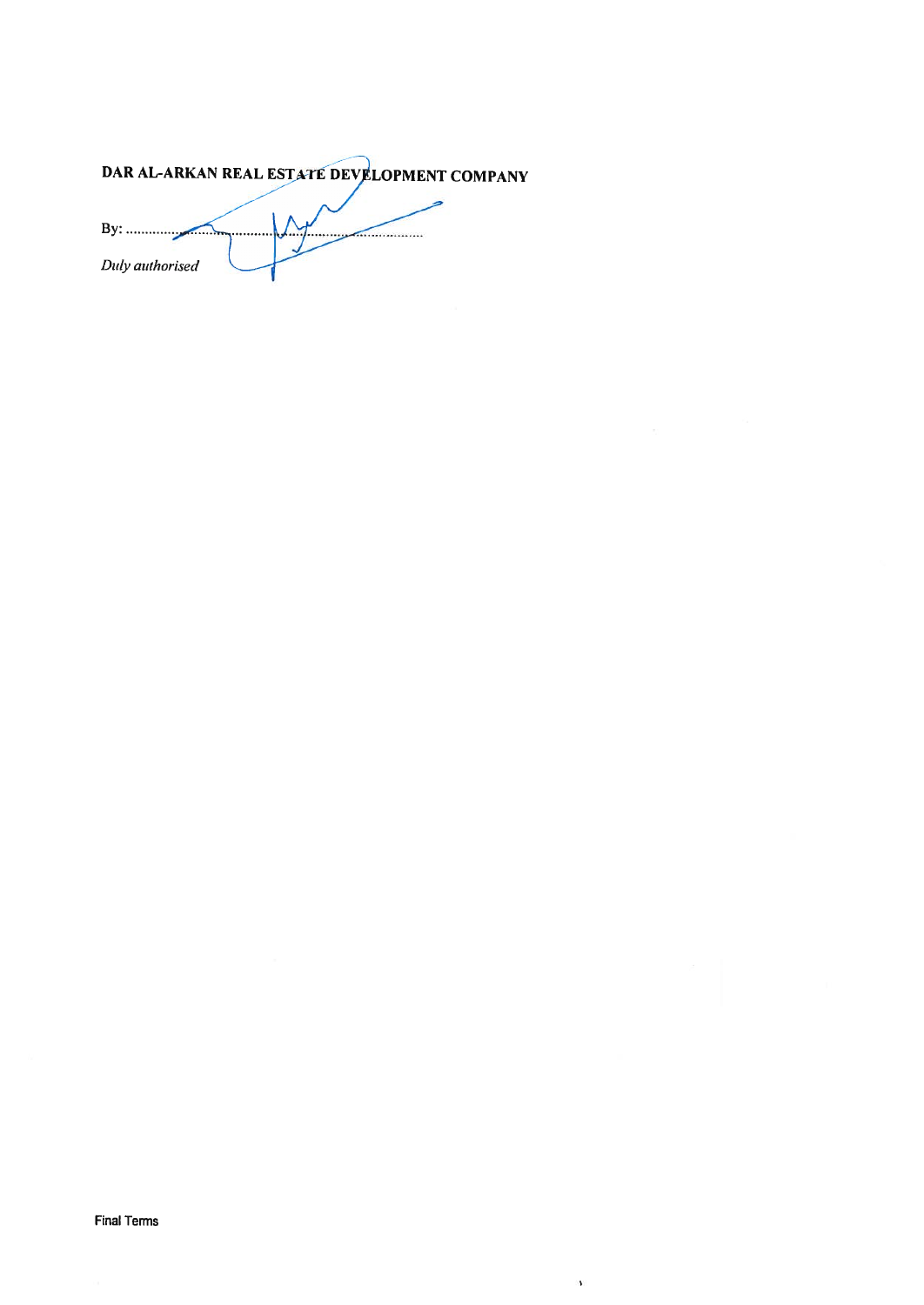### **PART B - OTHER INFORMATION**

## **1. LISTING AND ADMISSION TO TRADING**

(i) Listing and admission to trading: Application has been made by the Trustee (or on its behalf) for the Certificates to be admitted to trading on the Irish Stock Exchange's regulated market and listed on the Official List of the Irish Stock Exchange with effect from 10April 2017. (ii) Estimate of total expenses related to admission to trading: €600

### **2. RATINGS**

Ratings: The Certificates to be issued have been rated B1 by Moody's Investors Service Ltd.

> Moody's Investors Service Ltd. is established in the European Union and is registered under Regulation (EC) No. 1060/2009 (as amended).

## **3. INTERESTS OF NATURAL AND LEGAL PERSONS INVOLVED IN THE ISSUE**

Save for any fees payable to the Managers, so far as each of the Trustee and Dar Al-Arkan is aware, no person involved in the issue of the Certificates has an interest material to the offer. The Managers and their affiliates have engaged, and may in the future engage, in investment banking and/or commercial banking transactions with, and may perform other services for, Dar Al-Arkan and its affiliates in the ordinary course of business for which they may receive fees.

### **4. PROFIT OR RETURN**

Indication of profit or return: 7.125 per cent. per annum.

The profit or return is calculated at the Issue Date on the basis of the Issue Price. It is not an indication of future profit or return.

## **5. OPERATIONAL INFORMATION**

| (i)  | <b>ISIN</b> Code: | XS1597014767 |
|------|-------------------|--------------|
| (ii) | Common Code:      | 159701476    |